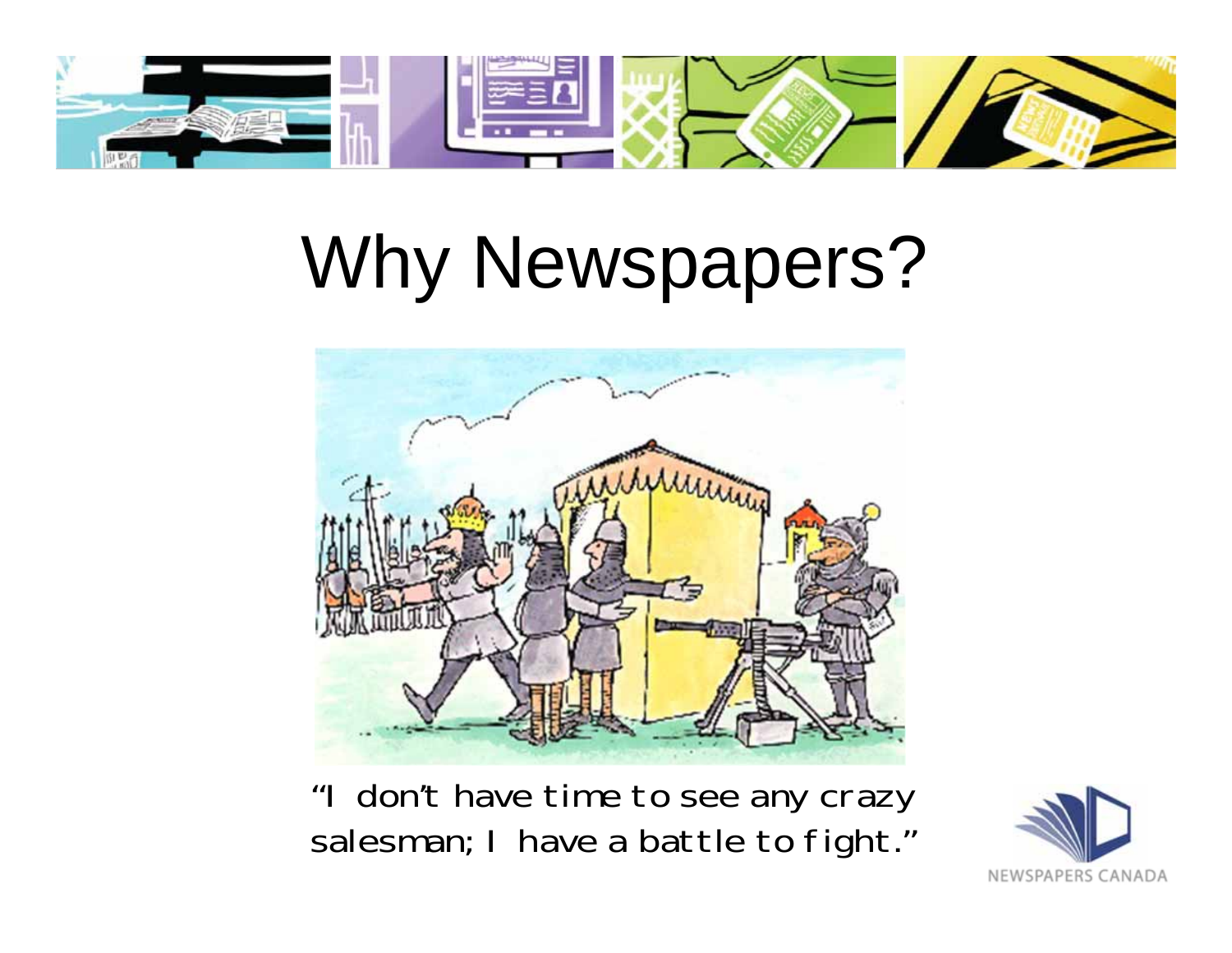

Why Newspapers?

- Readership Strong across Devices
- ✔ Newspapers Drive Purchase Decisions
- Multimedia Strength
	- $\checkmark$  Print
	- Digital
	- $\times$  Mobile

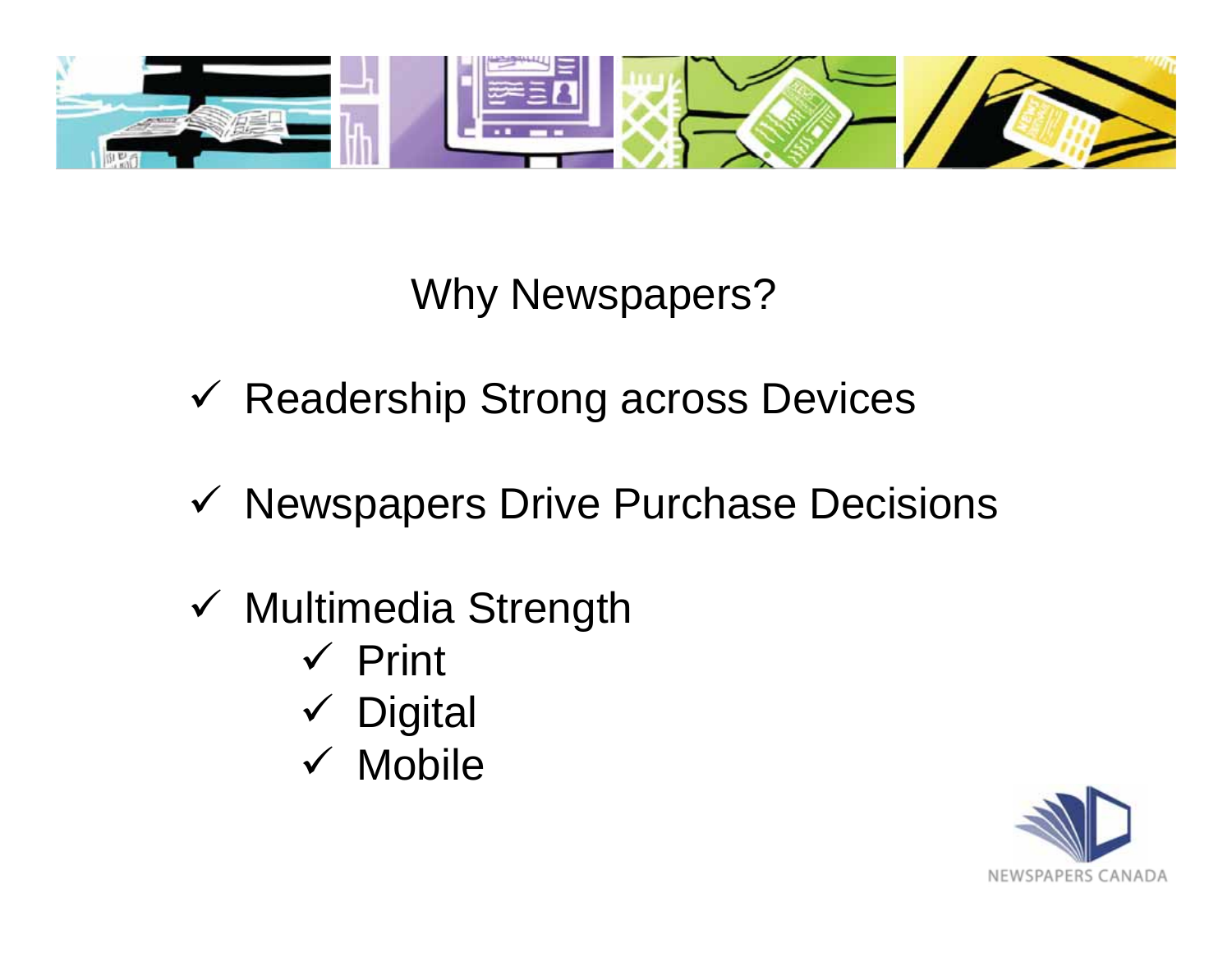

## Newspaper Readership Across Devices



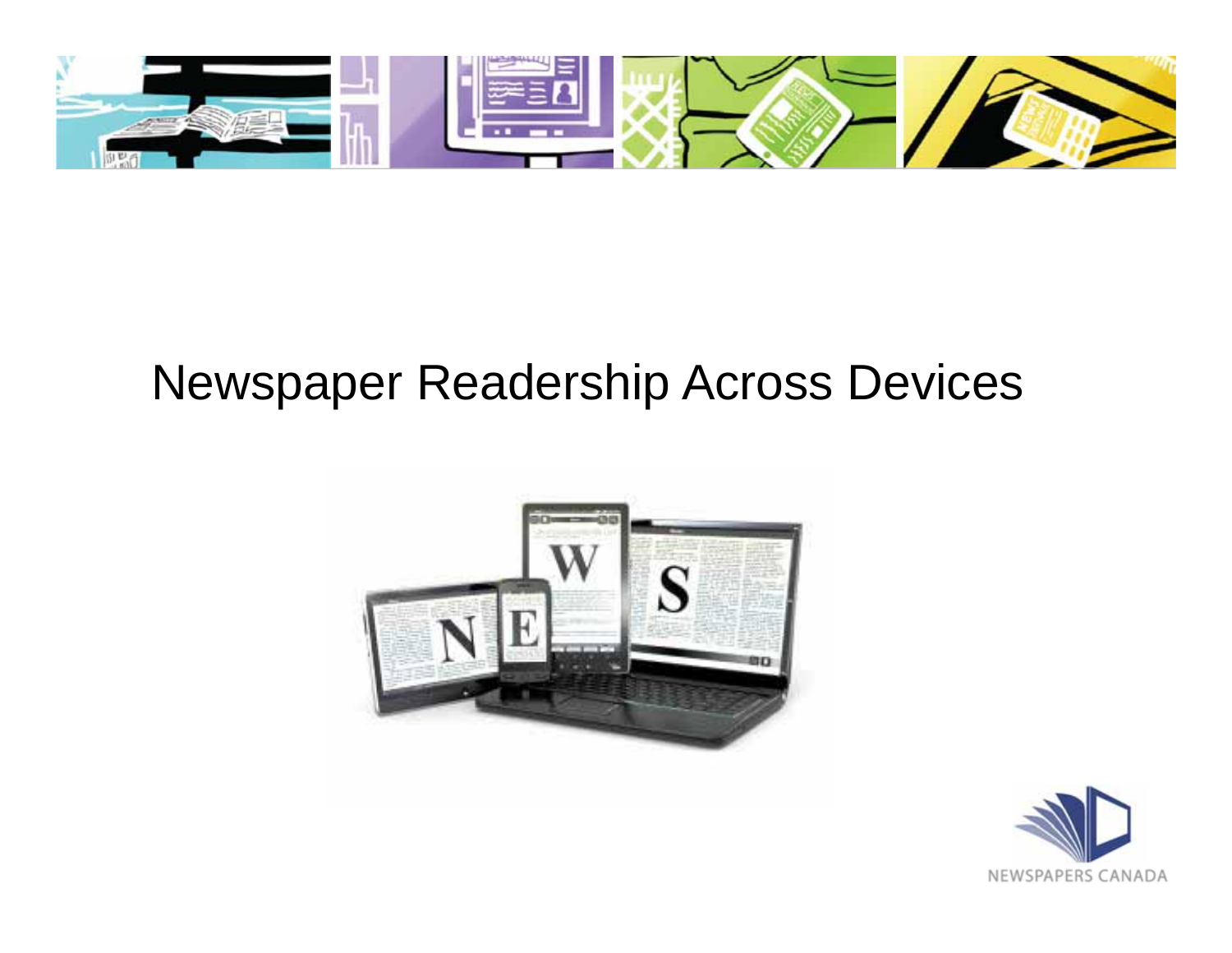

#### Newspaper Readership Across Devices (weekly)

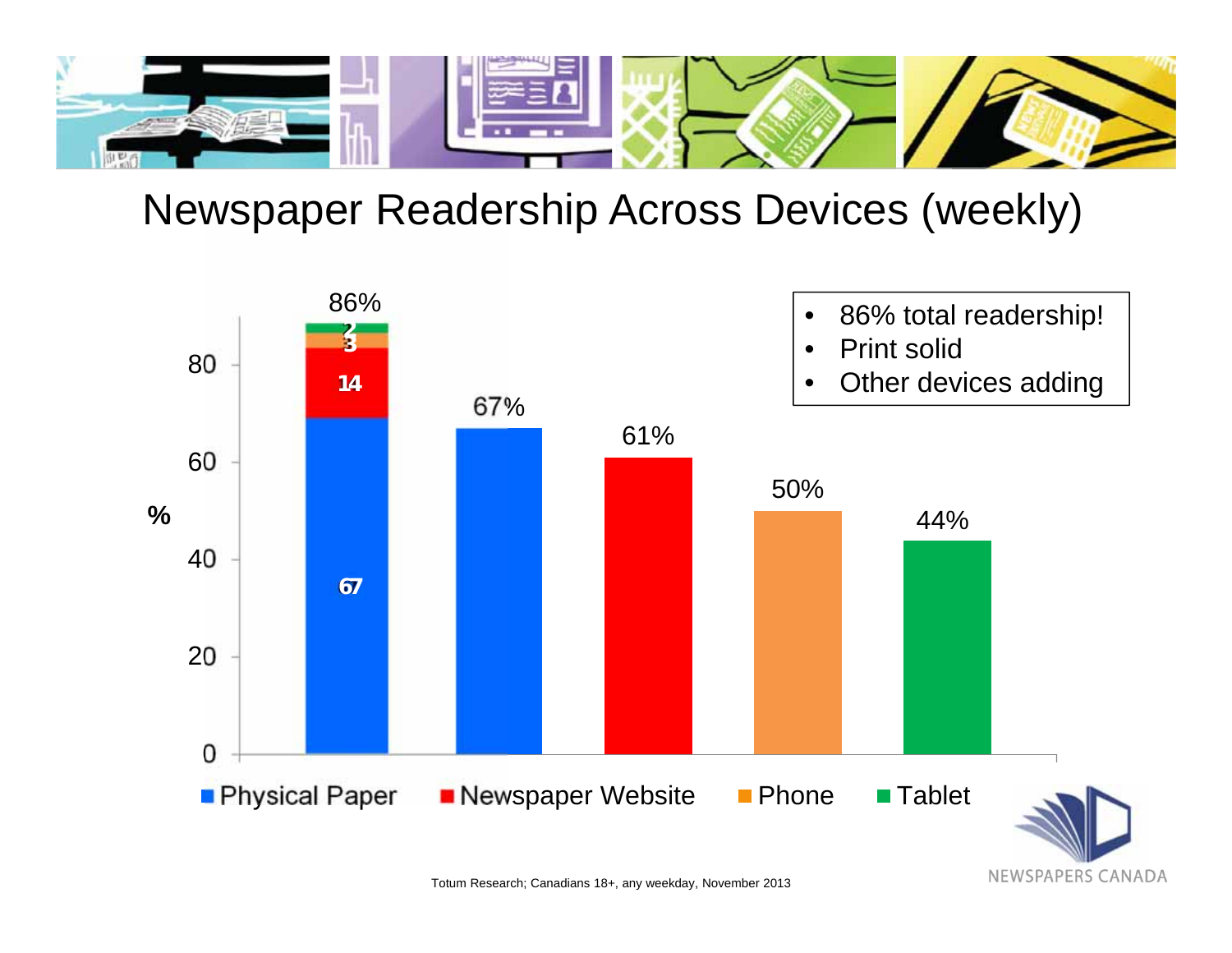

#### Newspaper Readership Across Devices - 2011 vs. 2013



Totum Research; Canadians 18+, any weekday, December 2011 and November 2013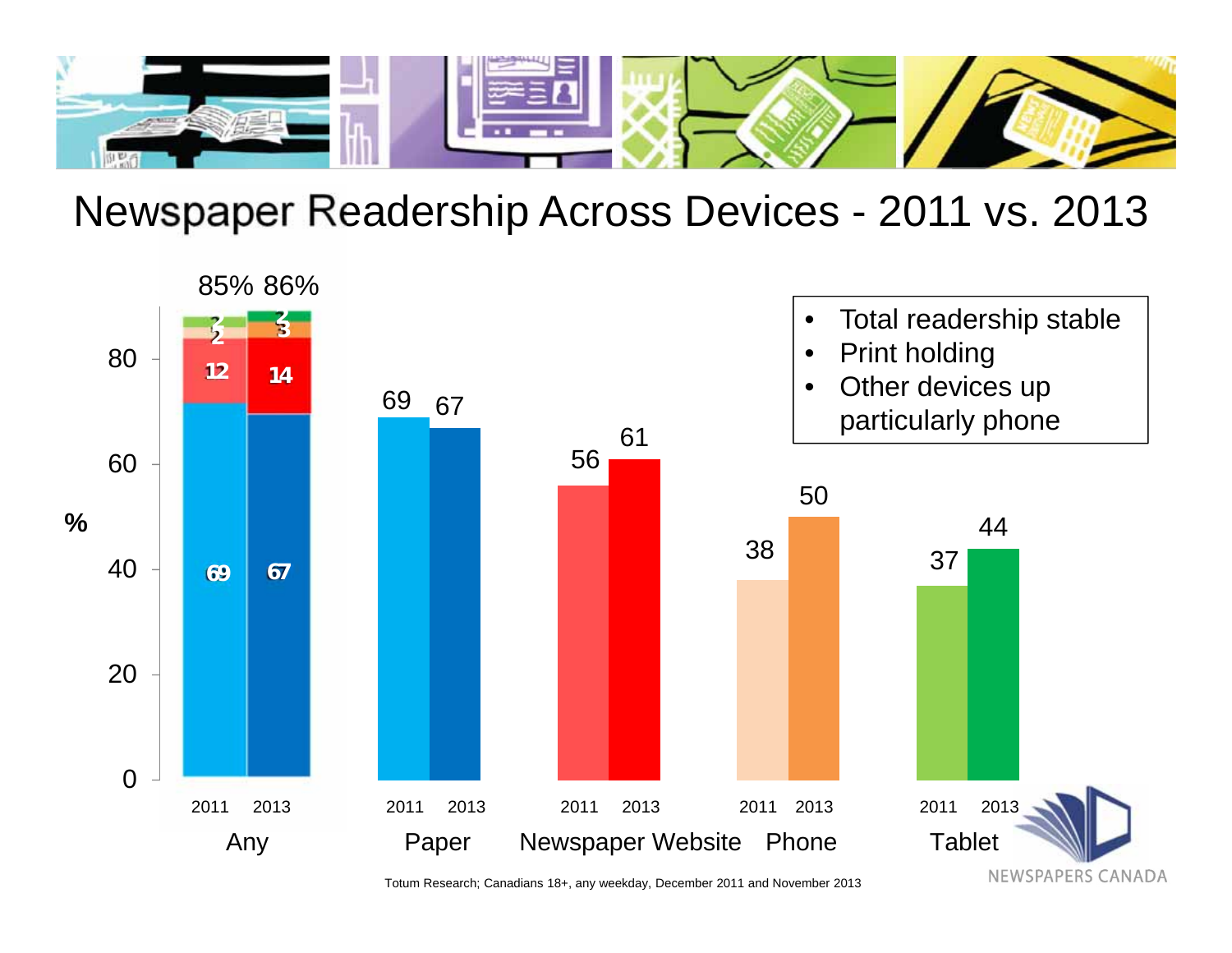

#### Newspaper Readership by Time of Day

- •Print - Morning and Evening
- •Tablet - Evening
- •Web & Phone = Morning + Mid-AM + Evening



NEWSPAPERS CANADA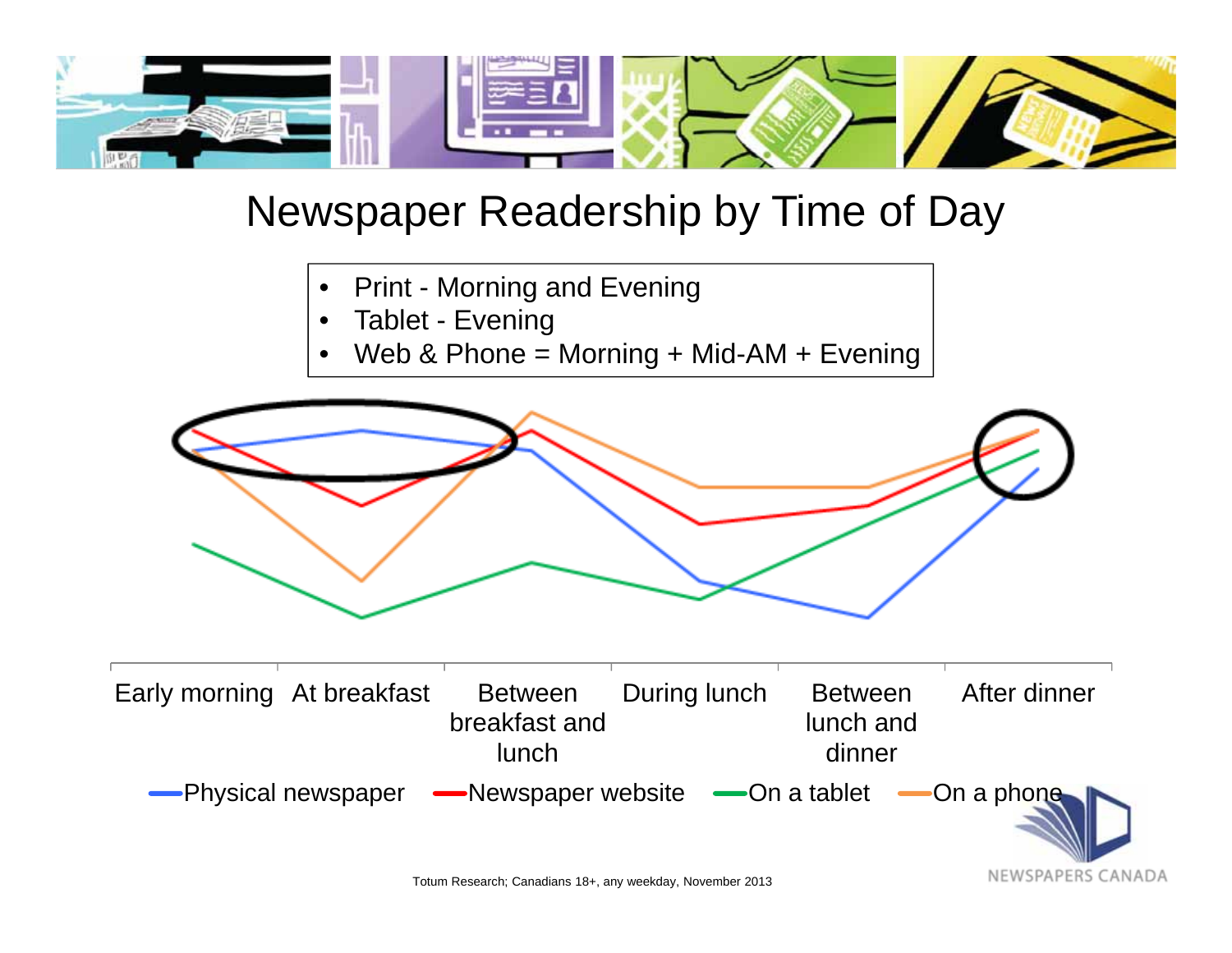

#### Newspapers Embraced 6 Times a Day

- •The average Canadian reads newspaper media 5.6 times/day
- •Print readers\* = read a newspaper 2.7 times/day

Totum Research; Canadians 18+, any

- •Website readers\* = read a newspaper site 3.3 times/day
- •Tablet readers\* = read a newspaper via tablet 3.7 times/day
- •Phone readers\* = read a newspaper via phone 4.3 times/day

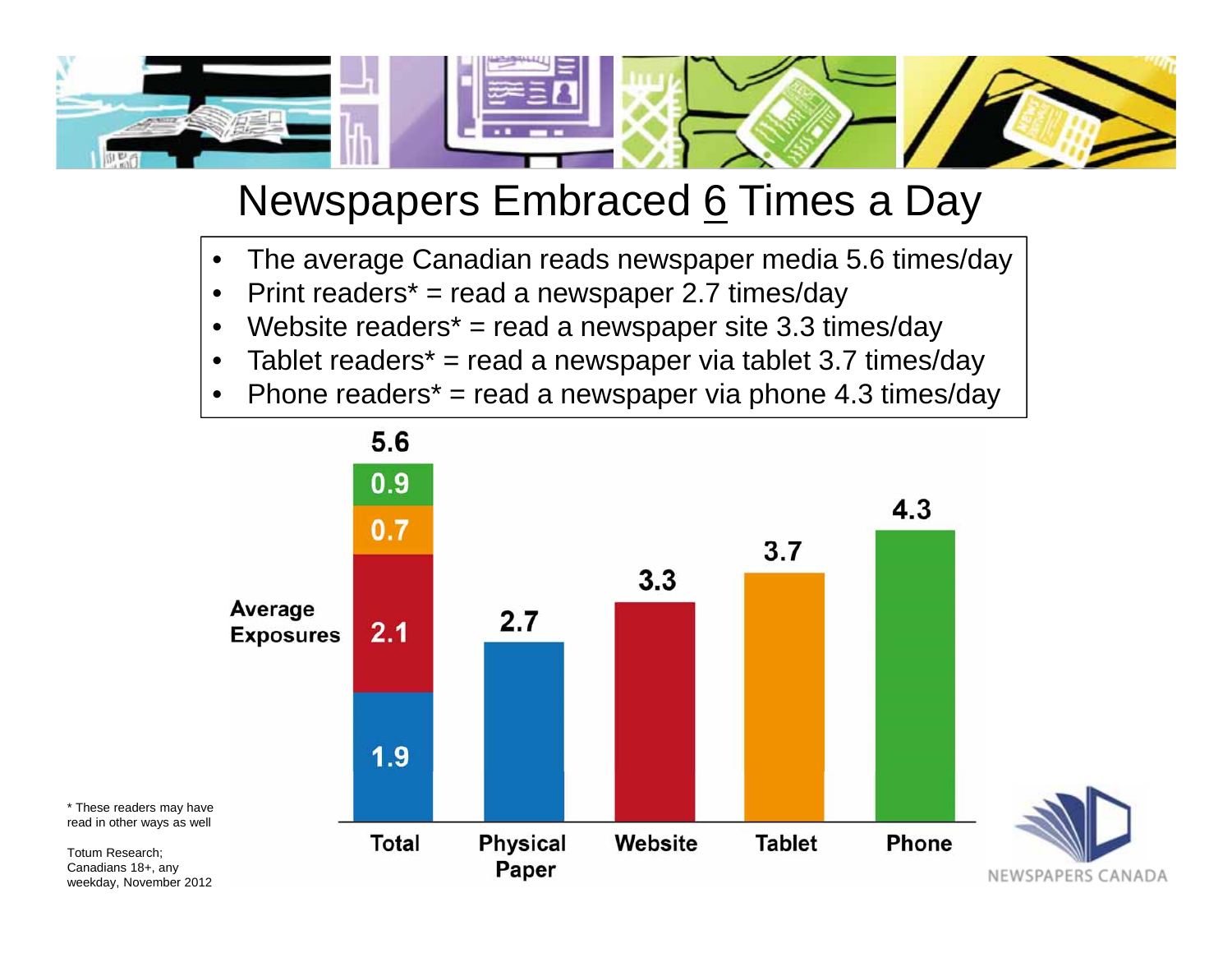

## Newspapers Drive Purchase Decisions



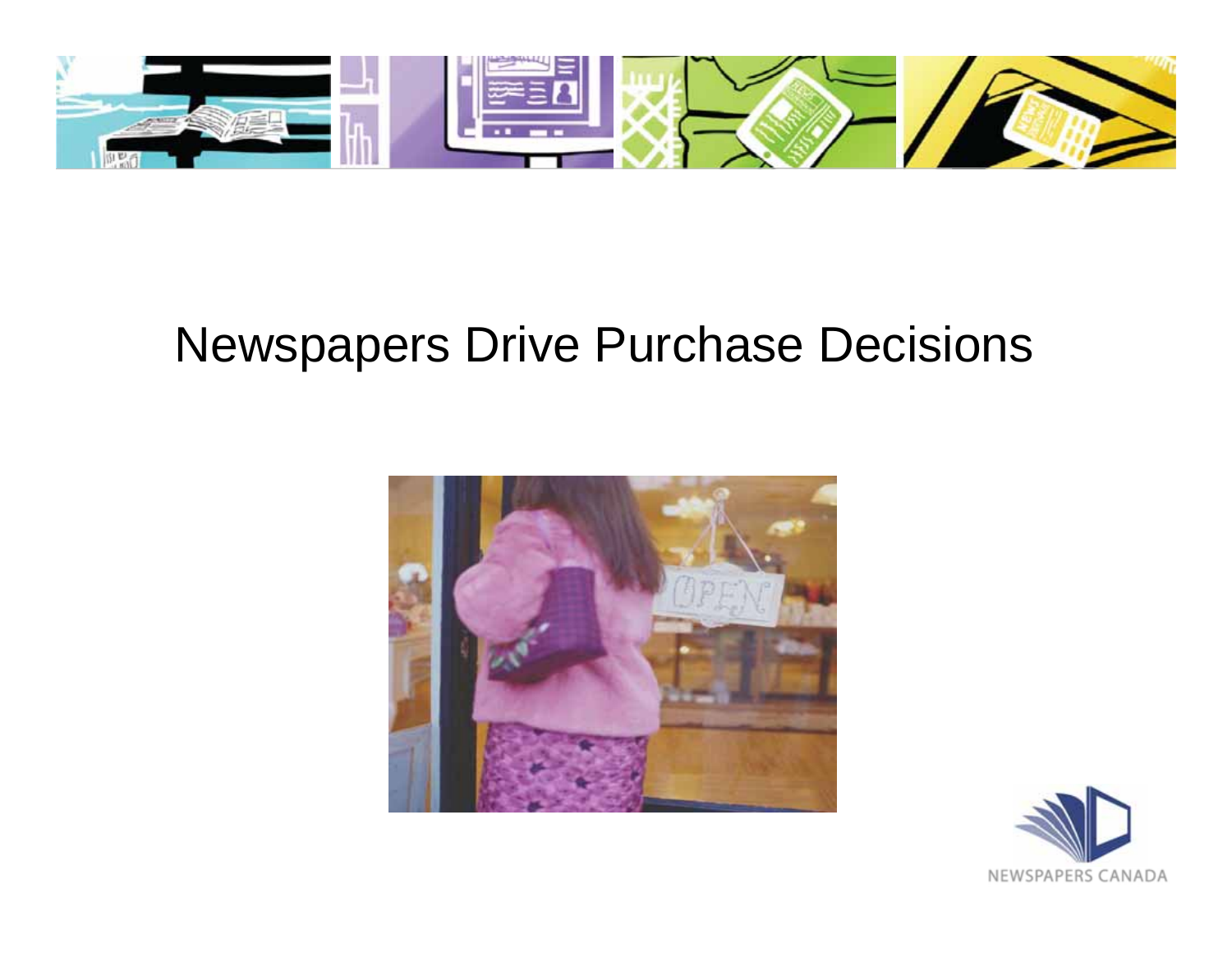

#### Research Source



When Canadians are considering a **purchase** of a product or service, their **go-to research source newspapers (print & digital)**

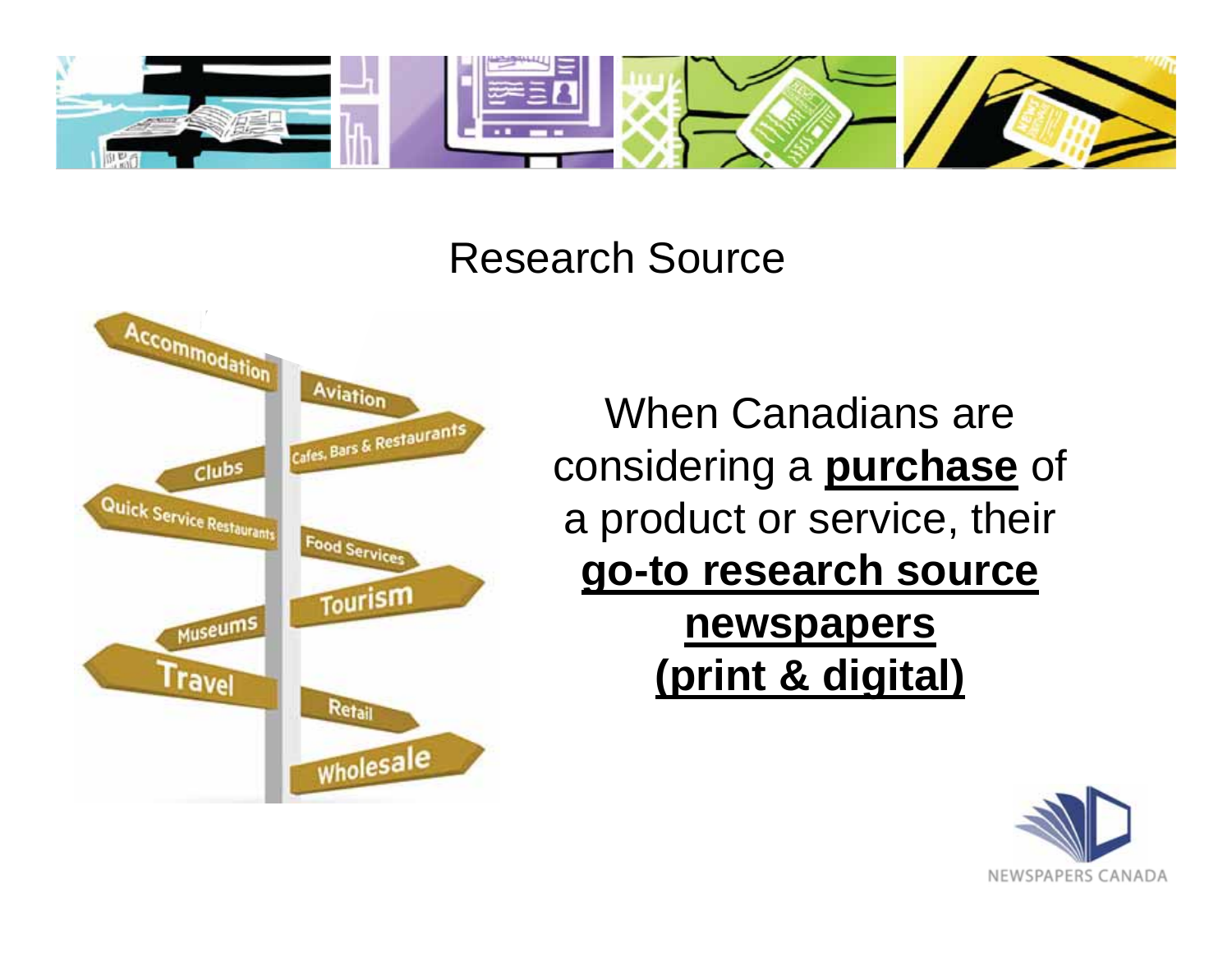

#### Media used to Make Purchase Decisions



Totum Research; Canadians 18+, August 2013 (Any Involvement: Use media to help make a purchase decision)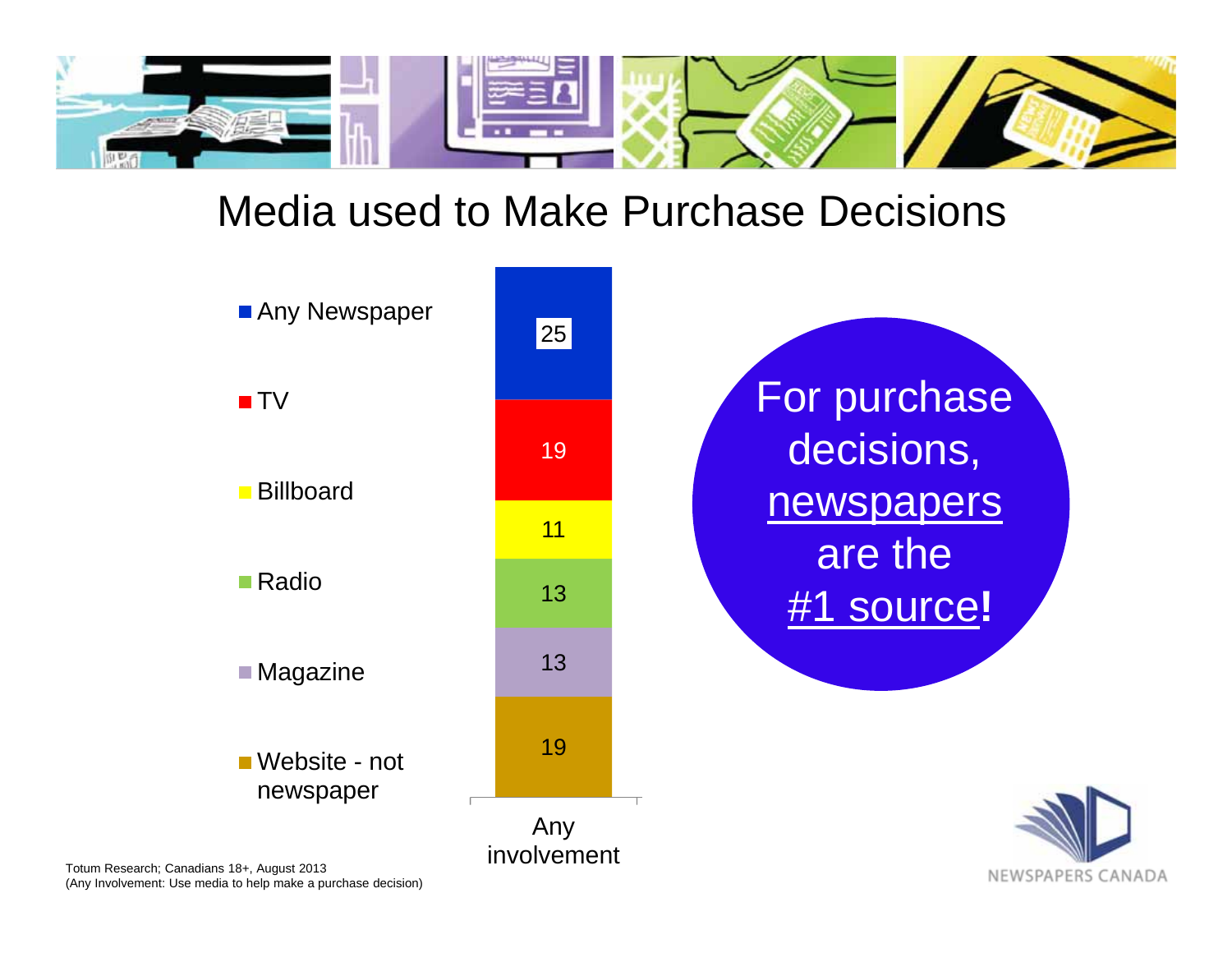

#### Newspapers Influence is Strong at All Stages

Media used to Make Purchase Decisions: Across Purchase Funnel



Totum Research; Canadians 18+, August 2013 (*Any involvement* - Use media to help make a purchase decision; *Absorbing* - Occasionally see or hear information about suppliers/brands in media; *Planning* - Use media to research suppliers/brands; *Obtaining* - Ready to purchase and use media to decide where to go & which brand to buy)

NEWSPAPERS CANADA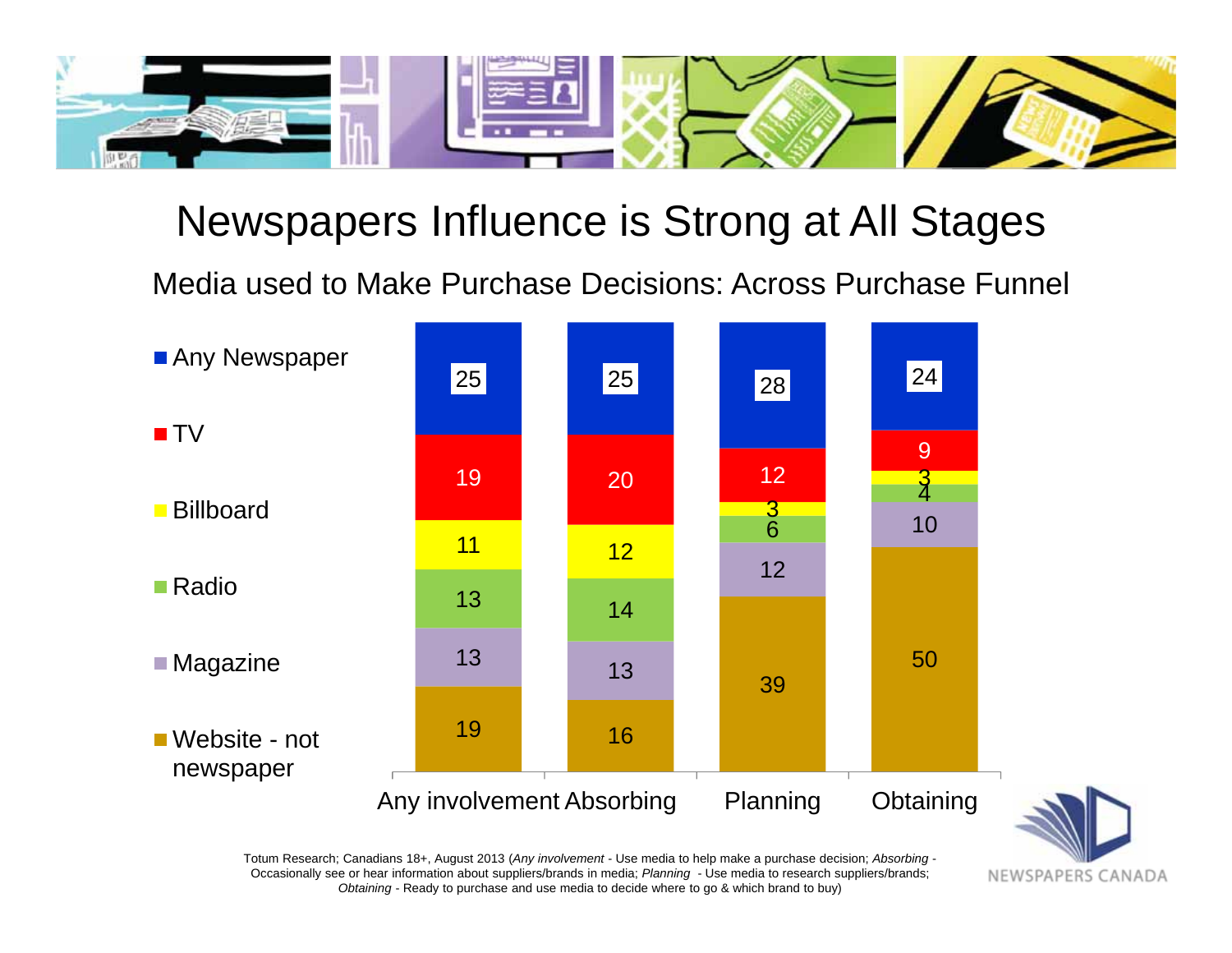



**Newspaper influences** purchase decisions **more**  than **other traditional media**.

**Newspapers grow** in **importance** closer to **obtaining.**



Totum Research; Canadians 18+, August 2013 (*Any involvement* - Use media to help make a purchase decision; *Absorbing* - Occasionally see or hear information about suppliers/brands in media; *Planning* - Use media to research suppliers/brands; *Obtaining* - Ready to purchase and use media to decide where to go & which brand to buy)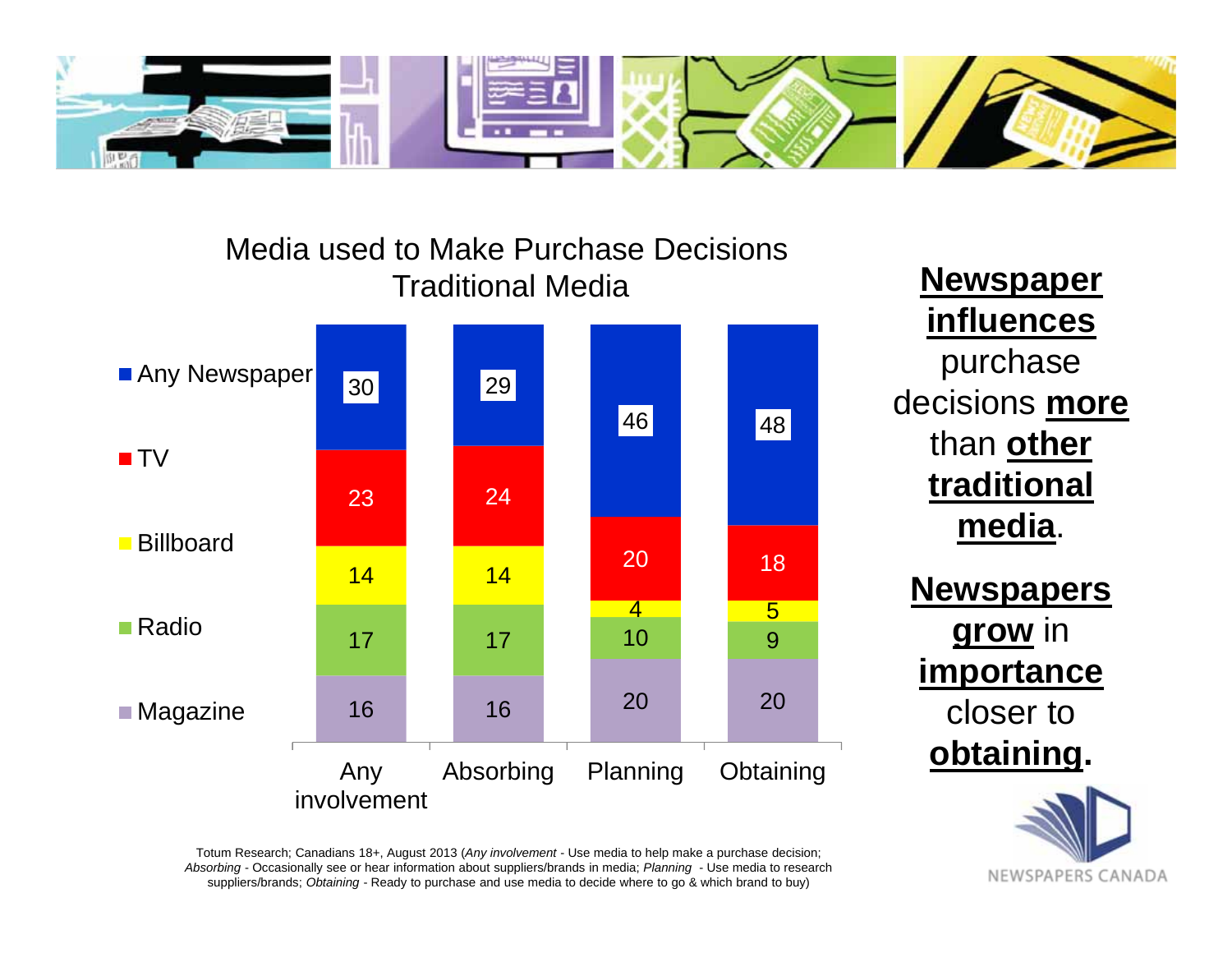

# Multimedia Strength

## **Print**



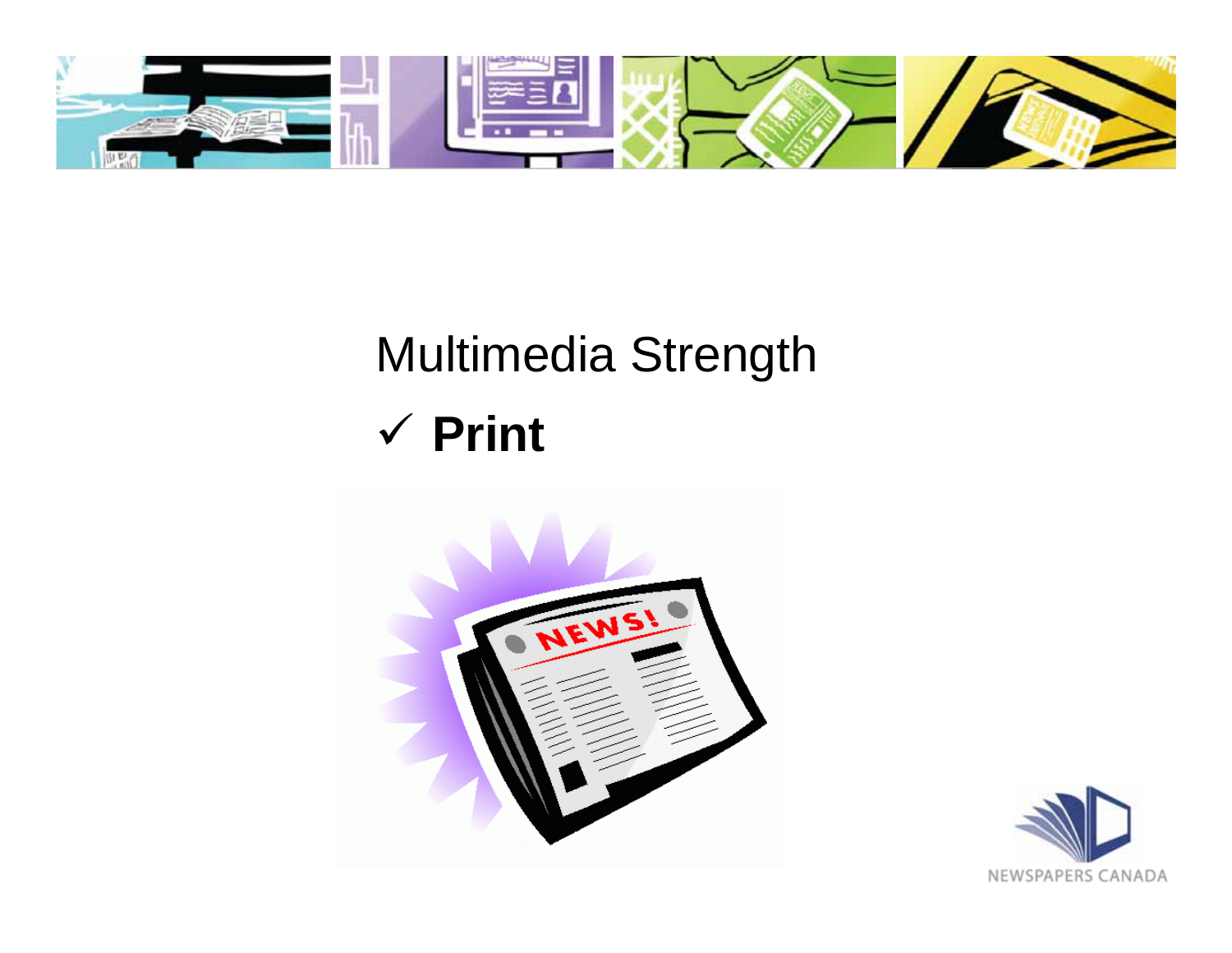



Why Print Newspapers?

Beat out all other media:

- V Newspapers ads are trusted
- $\checkmark$  Newspapers are the most acceptable for ads

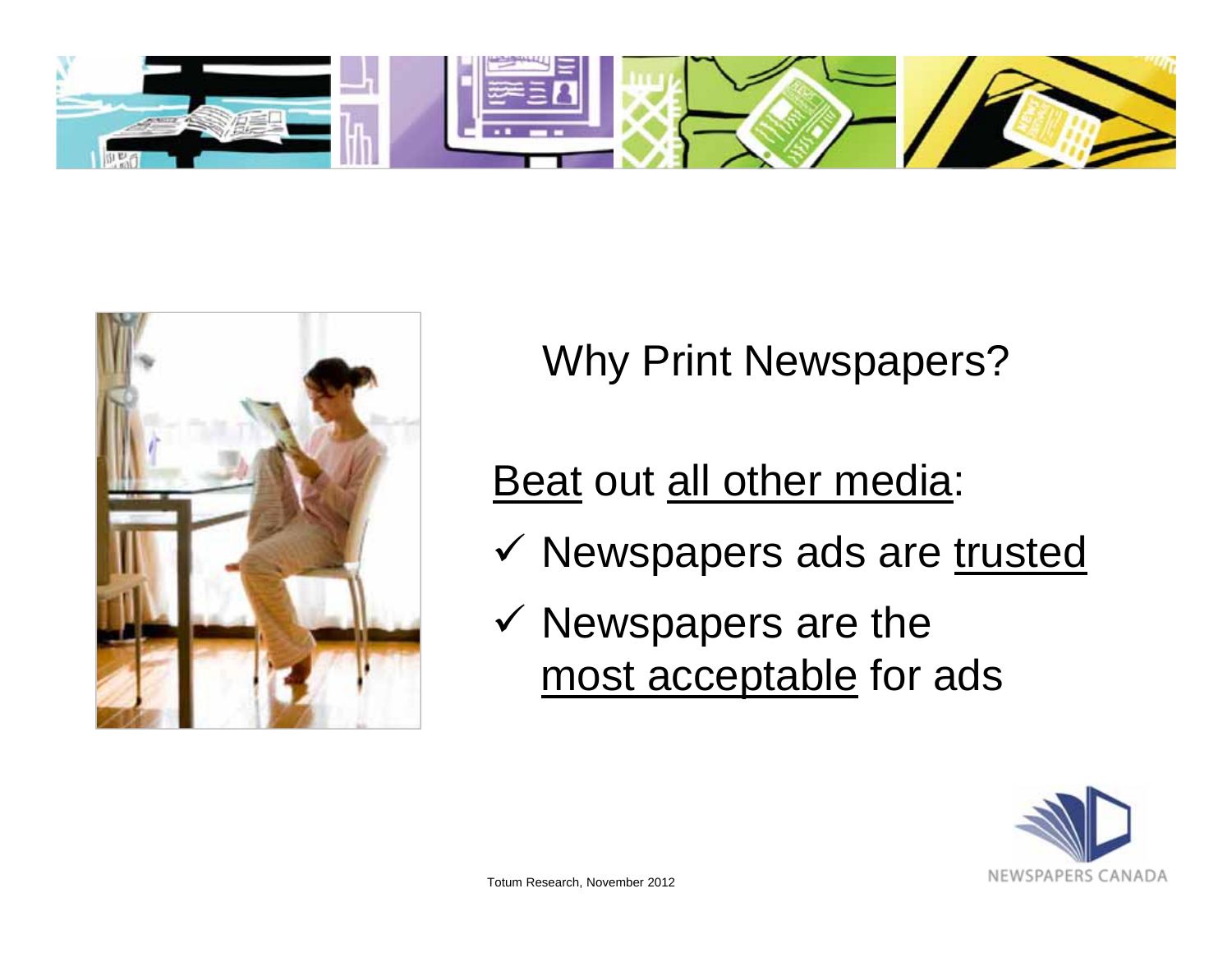

#### Packaged Goods Giant Shifts into Newspapers



# Brand: Procter & Gamble's Prilosec

Situation: Test in US newspapers: 4 times, 11 papers

Results: 20% sales lift

### Next: **Using newspapers in Canada for P&G brands!**



Bizjournals.com, "Procter & Gamble Shifts Ad Spend", March 2012; Newspaper National Network, 2012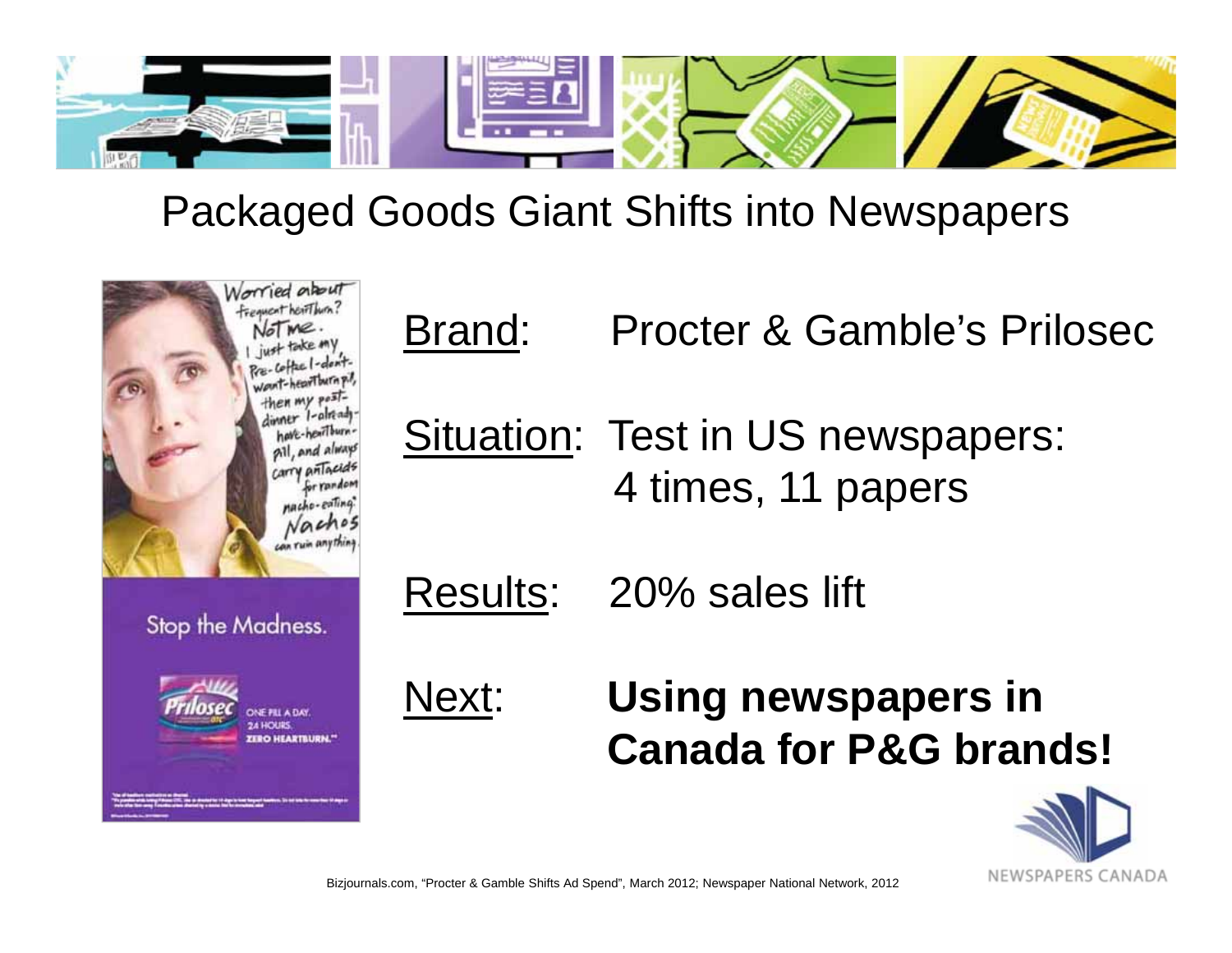



*"In towns and cities where there is a strong sense of community, there is no more important institution than the local paper."* 

– Warren Buffett, Chairman, Berkshire Hathaway (#4 Forbes List of Billionaires at \$54B)



Washington Post, "Why Warren Buffett is Buying Newspapers", May 15, 2012; Forbes, March 2013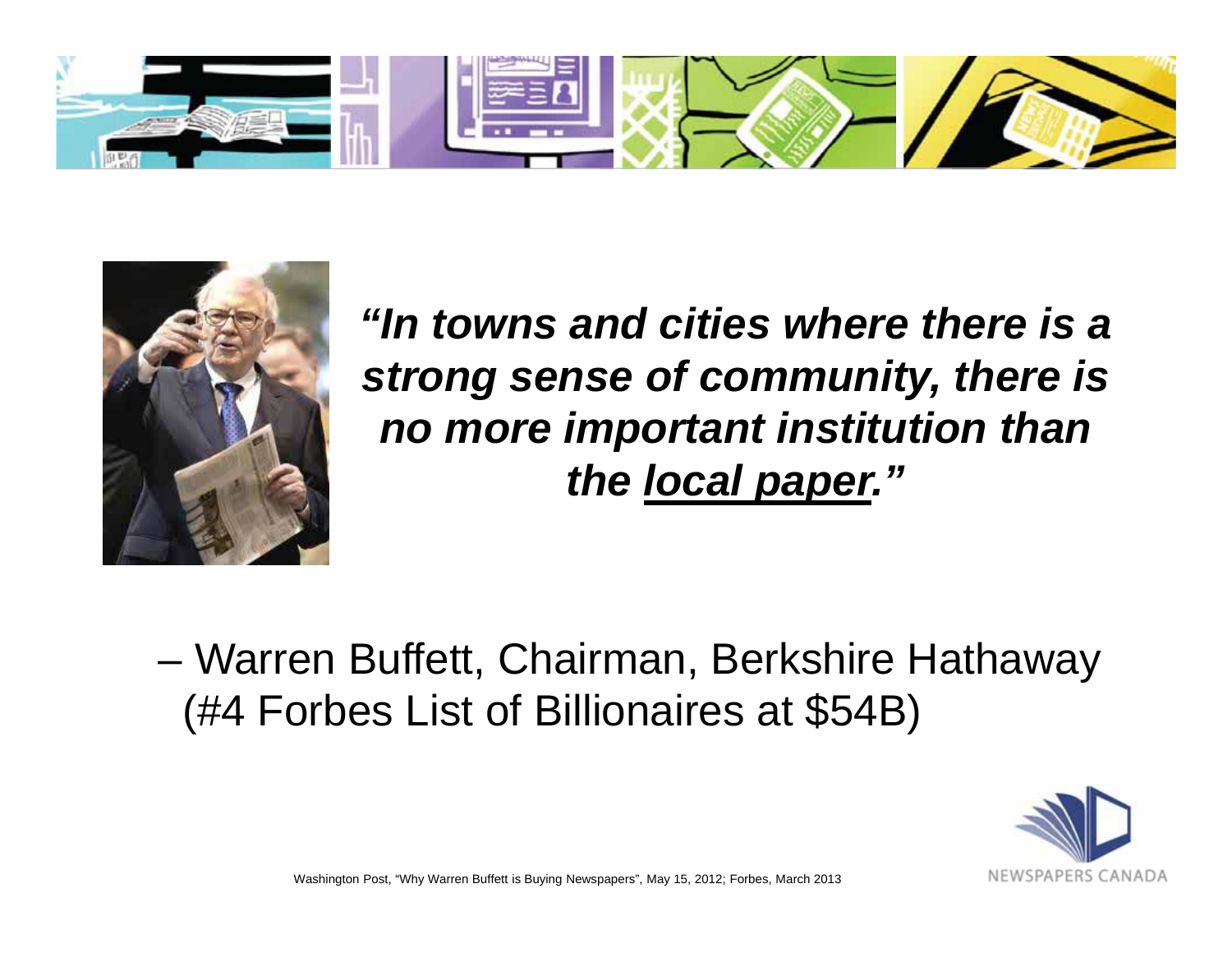

### **Engage Locally**

#### Reasons for Reading Local Newspapers



Totum Research for CCNA, October 2013

NEWSPAPERS CANADA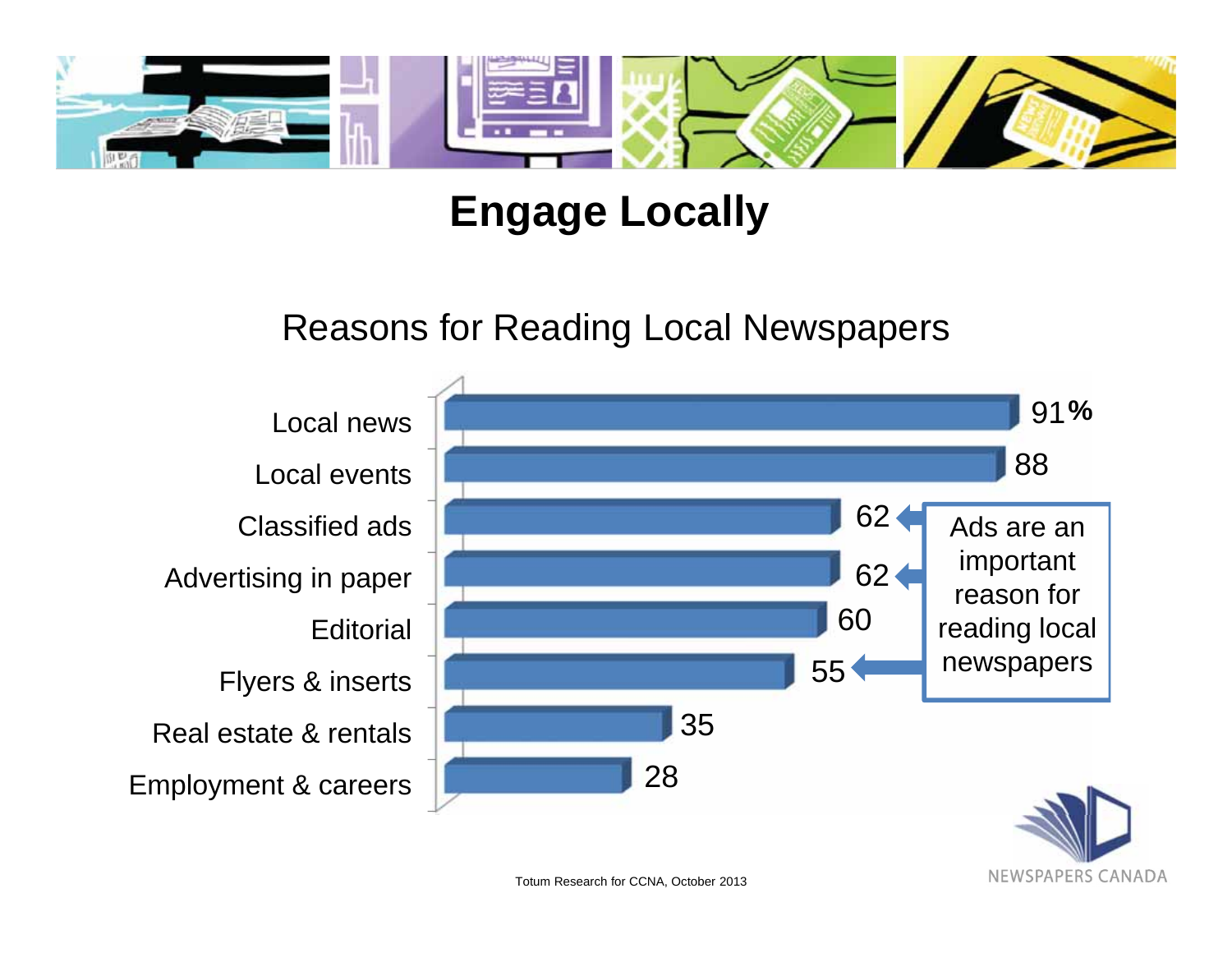

85% of Canadians use Flyers – Dominated by Print

|                                 | Use           |
|---------------------------------|---------------|
|                                 | <b>Flyers</b> |
| <b>Print Flyers ONLY</b>        | 23%           |
| eFlyers ONLY                    | 6%            |
| <b>Both Print &amp; eFlyers</b> | 56%           |
| <b>Total: Flyers (any)</b>      | 85%           |

- **90%** of eFlyers users **also use the print** version
- $\checkmark$  The extra "lift" offered by eFlyers is only 7.5%
- **Print** is the **driver**

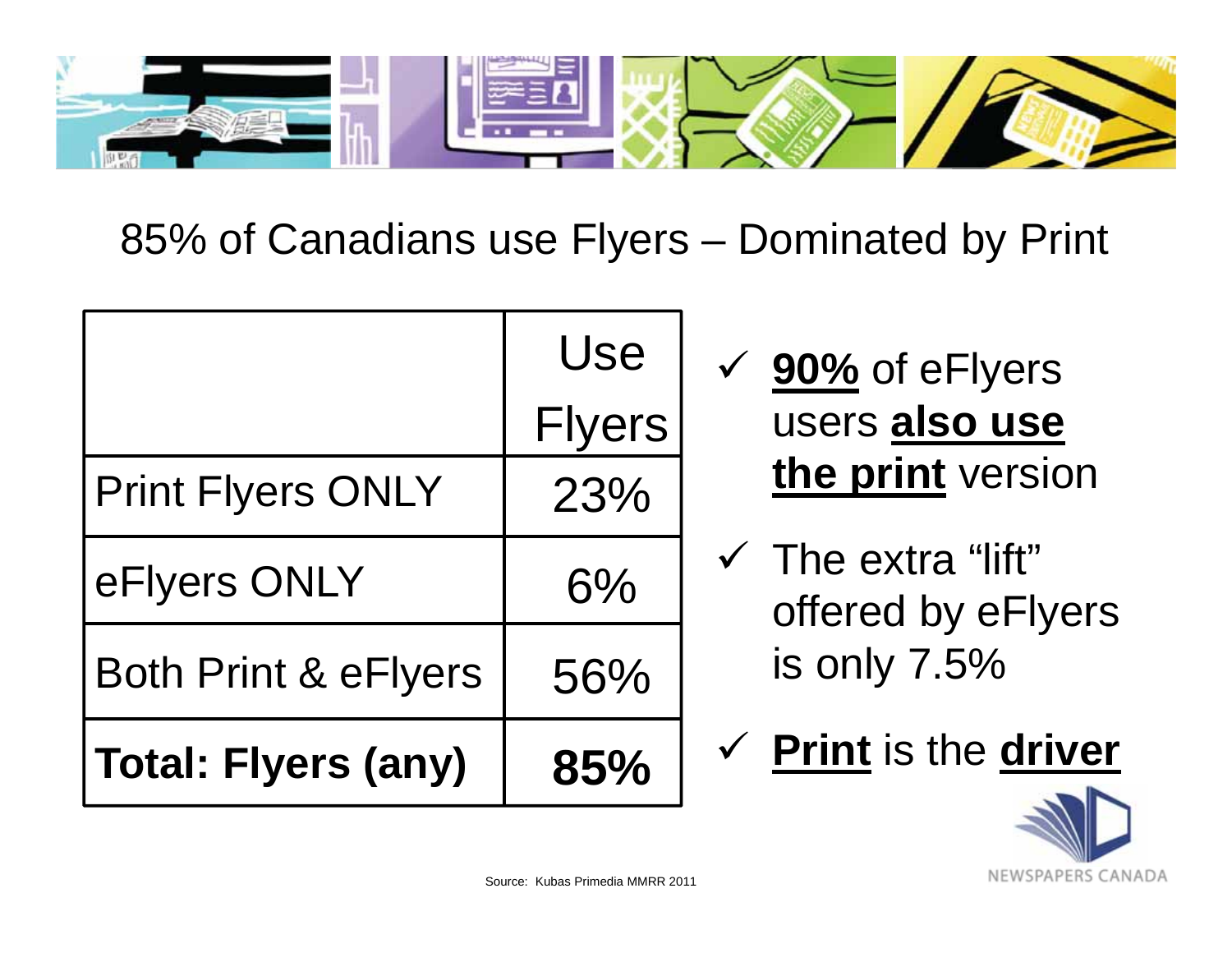

# Multimedia Strength  $\checkmark$  Print **Digital**



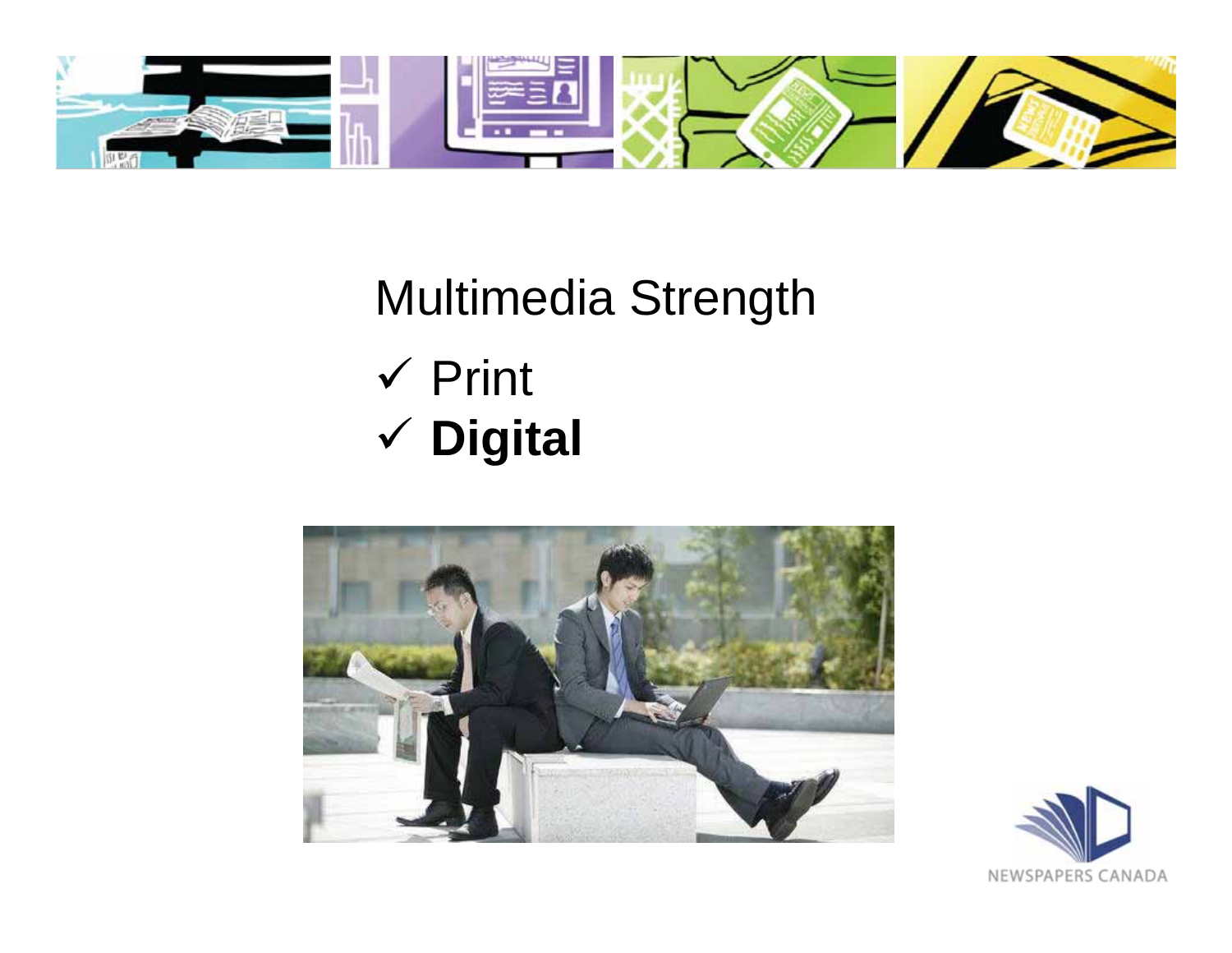



# **INTERNET EXPERIENCE**



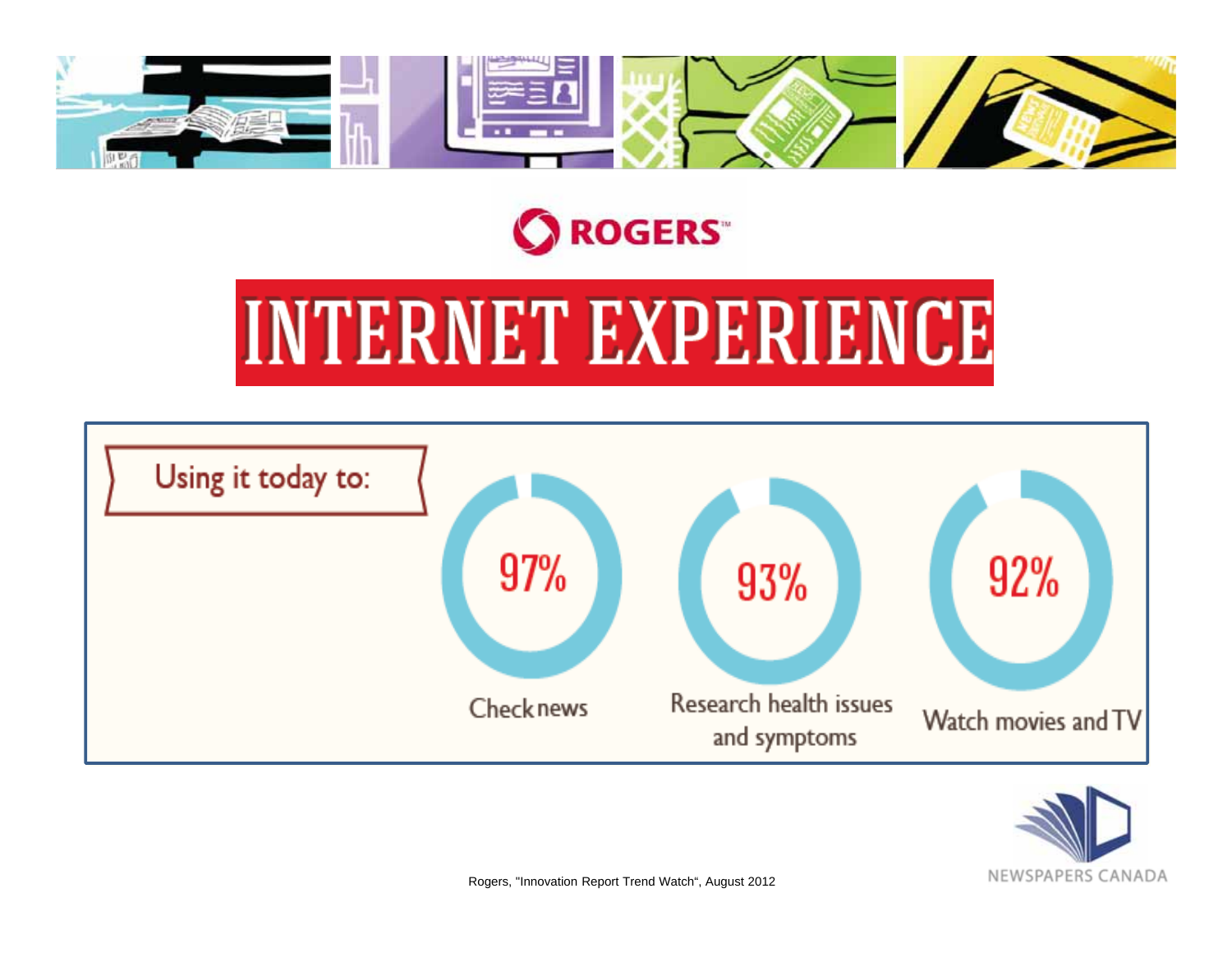

#### REACH OF NEWSPAPER SITES, KEY MARKETS

% reach, population age 15+



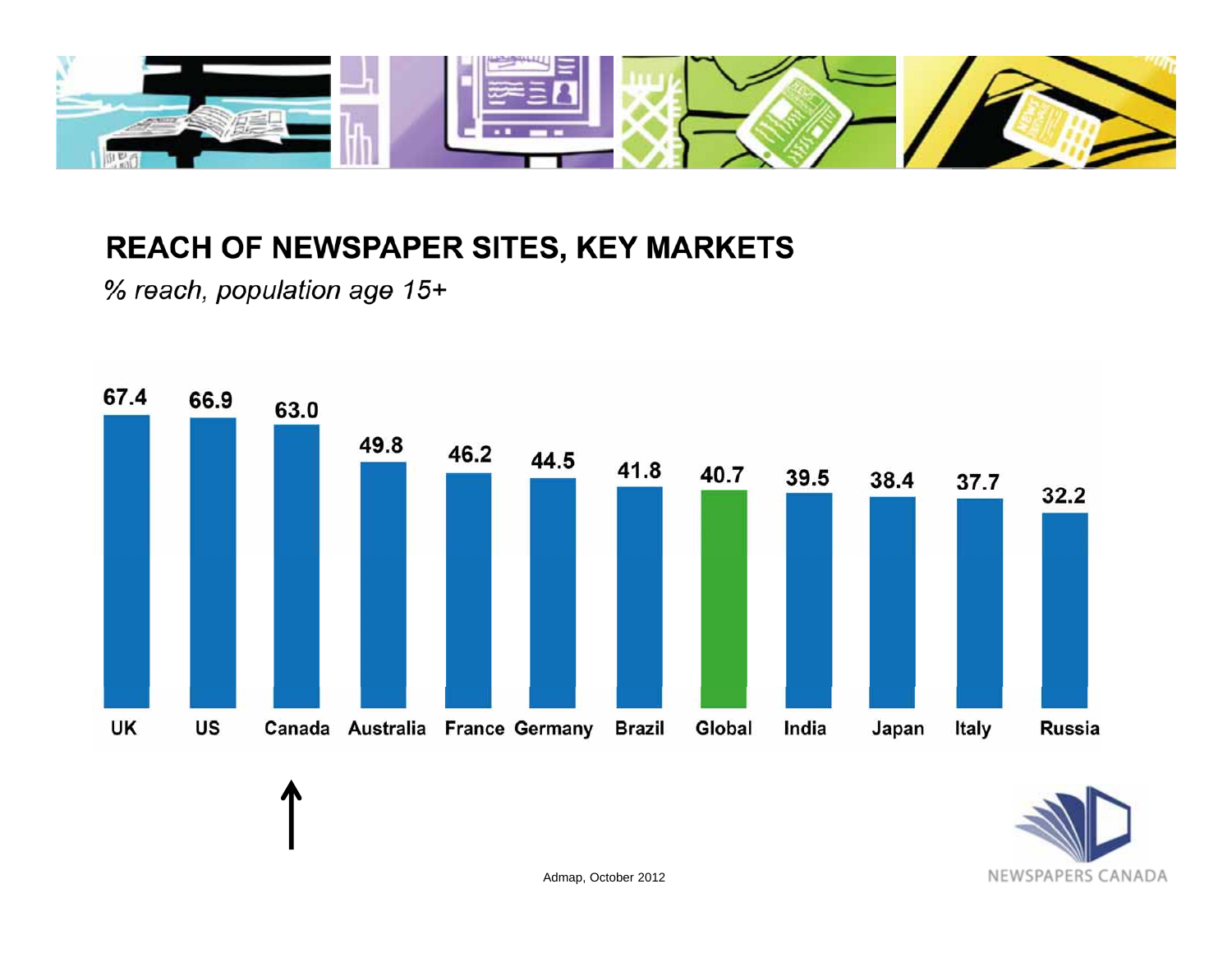



#### Canadians **trust ads** on **newspaper websites 44% more** than ads on other online sites



Totum Research; Canadians 18+, November 2012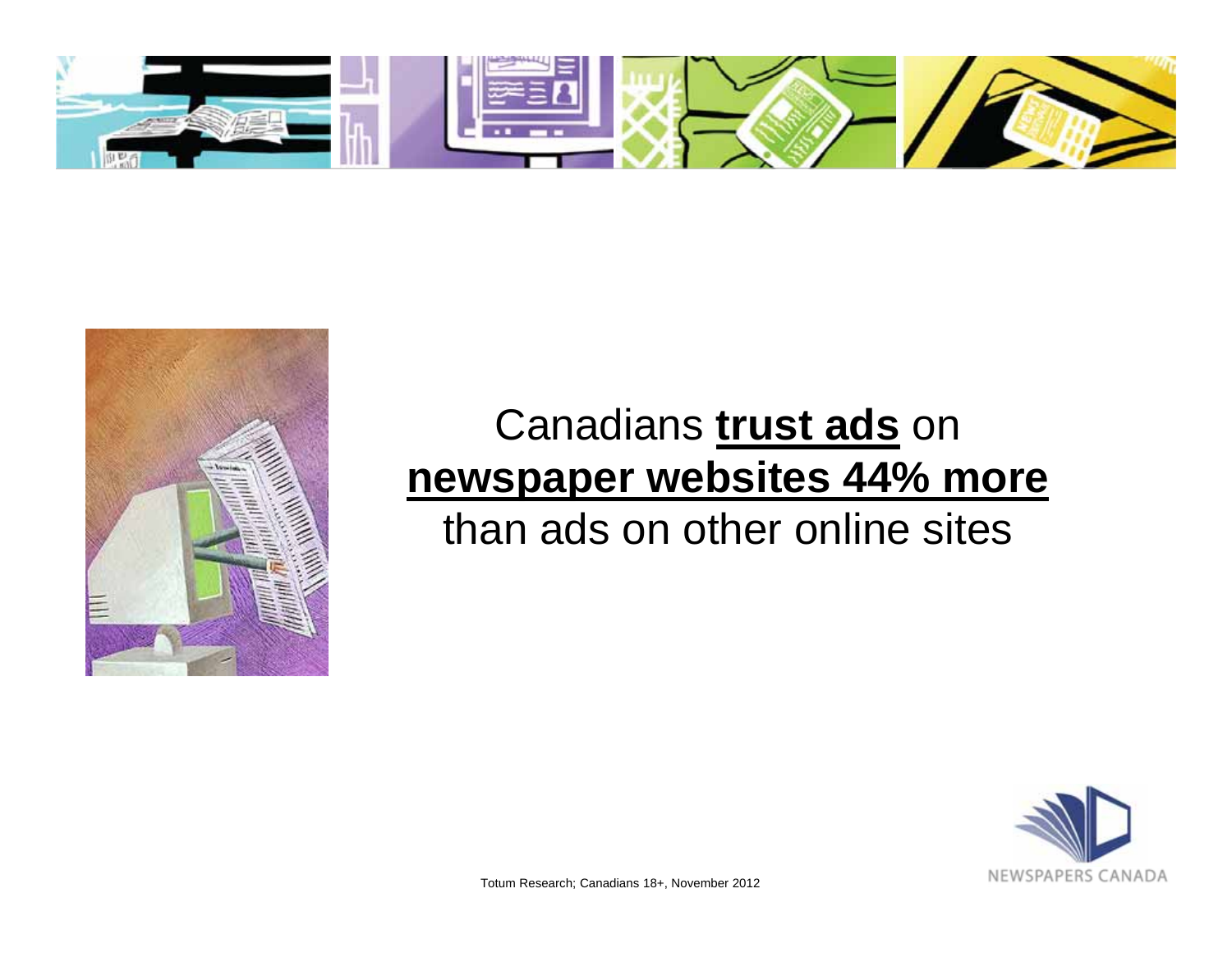

#### **Canadians take action after seeing** an ad on a newspaper site



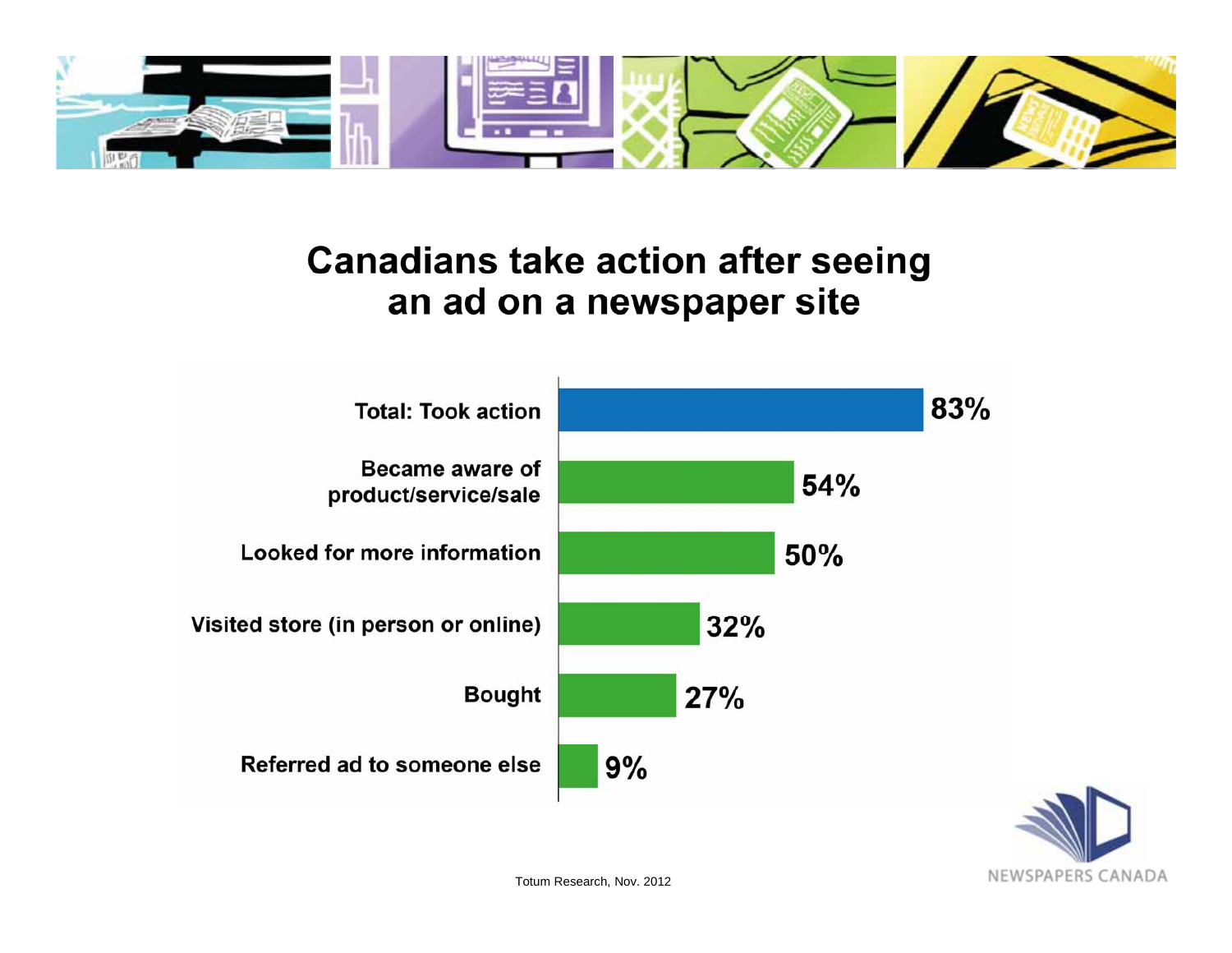

Multimedia Strength  $\checkmark$  Print Digital **Mobile**



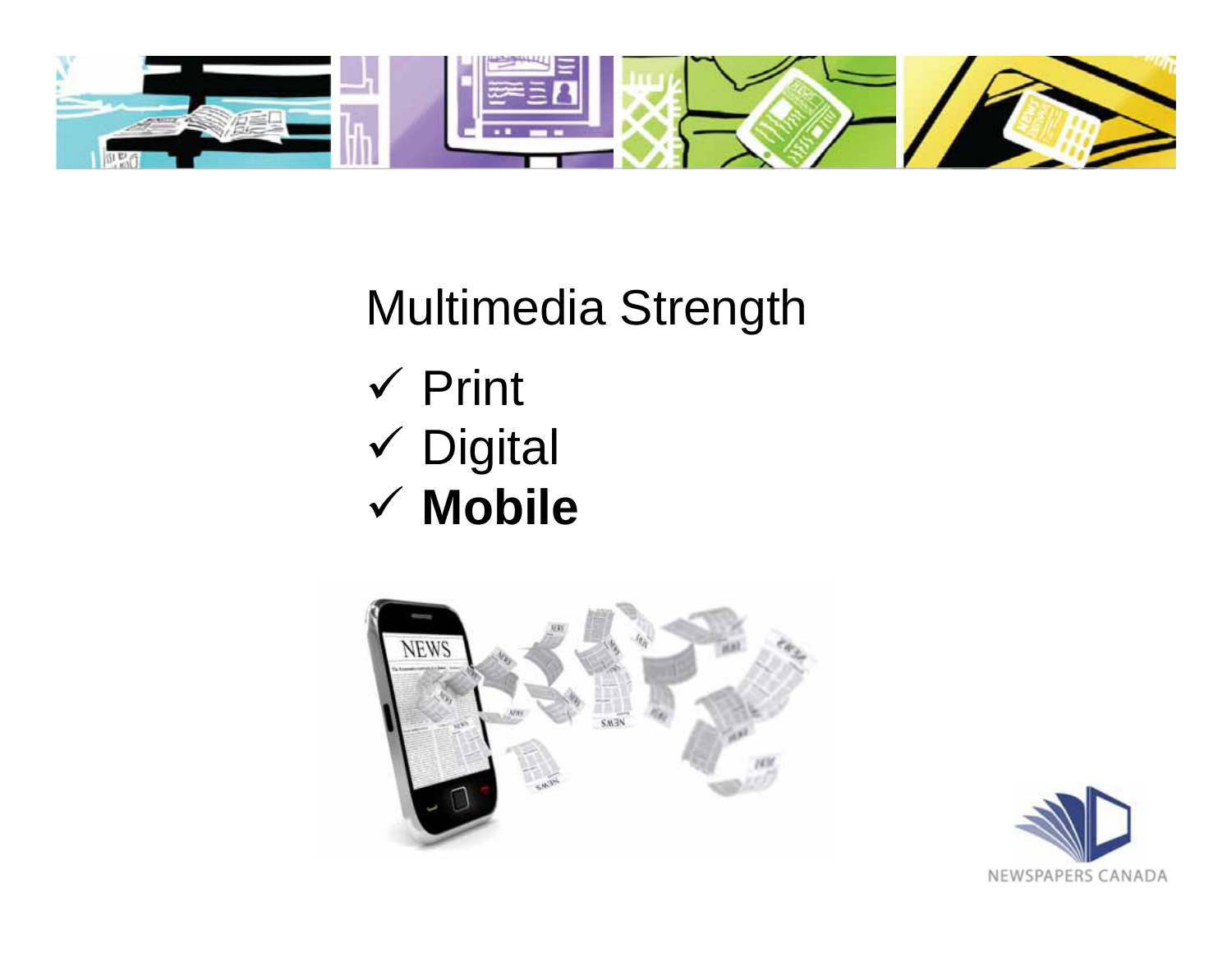

#### Mobile Users = Avid News Consumers

|     | News Remains a Top Activity on Tablets<br>Percent who use a tablet/smartphone to | and on<br>Smartphones |       |                                |
|-----|----------------------------------------------------------------------------------|-----------------------|-------|--------------------------------|
|     |                                                                                  | Weekly                | Daily | Daily<br>Weekly                |
|     | Send or receive e-mail                                                           | 65%                   | 44    | $61^{\circ}$<br>$\mathbf{C}^*$ |
| 止   | Get news                                                                         |                       |       |                                |
|     | Play games                                                                       | 60                    | 34    | 31<br>54                       |
|     | Use social networking sites                                                      | 56                    | 34    | 46<br>62                       |
|     | Read books                                                                       | 43                    | 18    | 7<br>15                        |
| IO. | Watch movies                                                                     | 38                    | 12    | 8<br>31                        |
| 囩   | Shop                                                                             | 36                    |       | 5<br>24                        |
|     | Read magazines                                                                   | 22                    | 6     | 4<br>11                        |

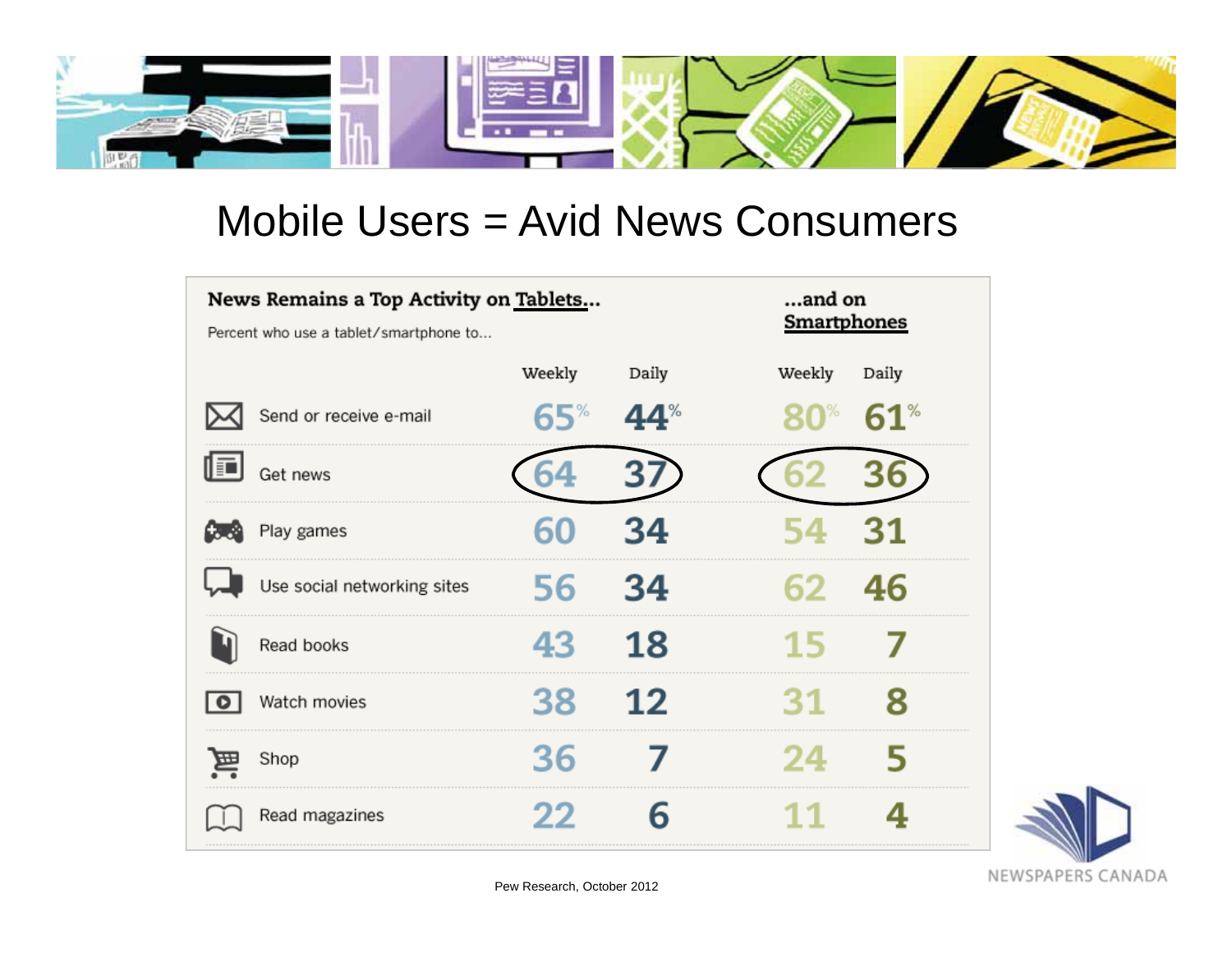

### Time spent on **news apps**  is **31% higher** than all apps - 4.2 minutes vs. 3.2 minutes!





Pandodaily.com "Study: Mobile news "snacking" is up sharply, but tablets are the killer news devices", August 8, 2013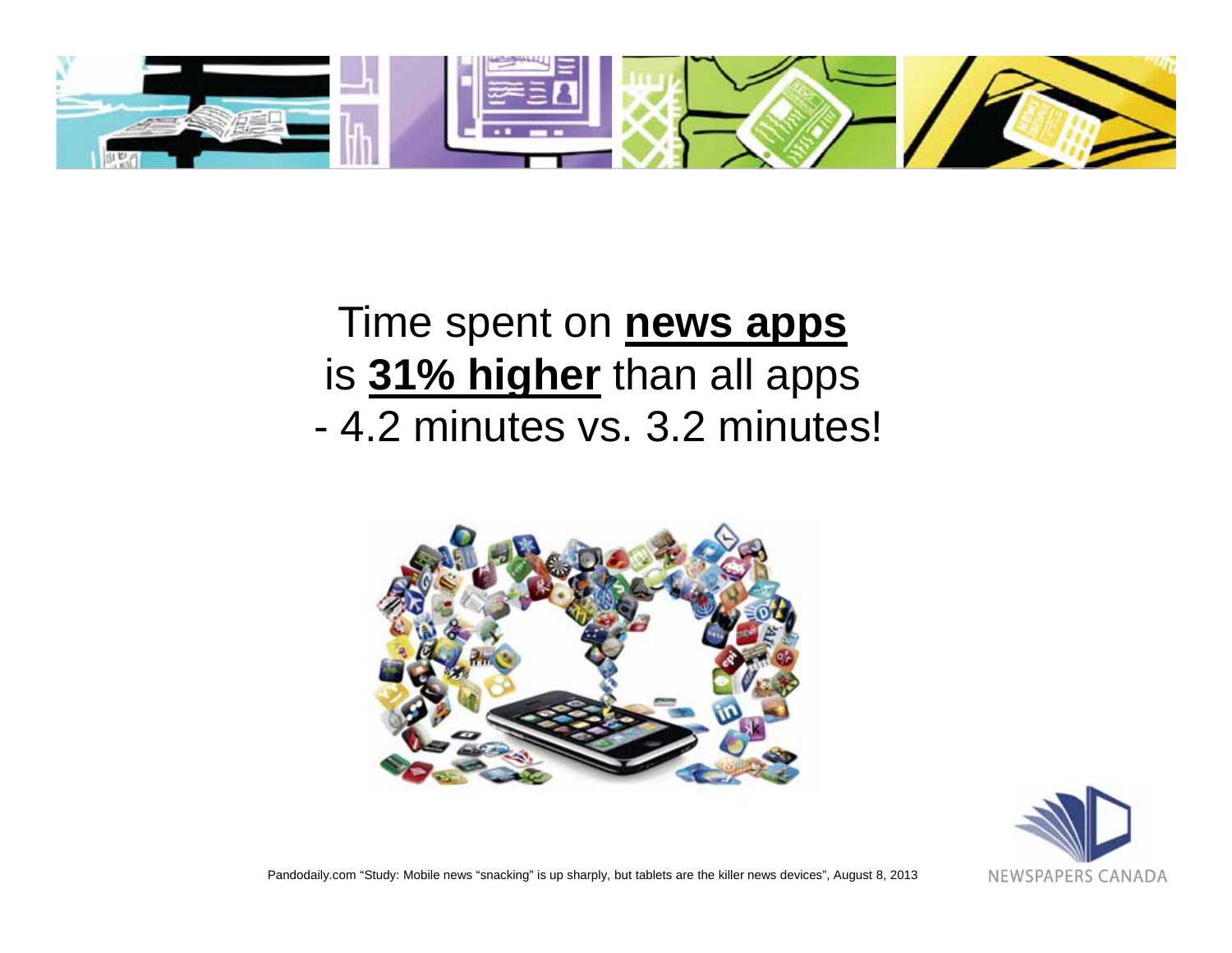

**Augmented Reality** allows newspapers and mobile devices to be used in conjunction to add to the experience!

#### **Turn this page** into a living, **breathing 3D** suburb.



Download the app (i.e. Layar, Blippar), hold the phone over the ad and further information is provided – in this case a tour the suburb.



NEWSPAPERS CANADA